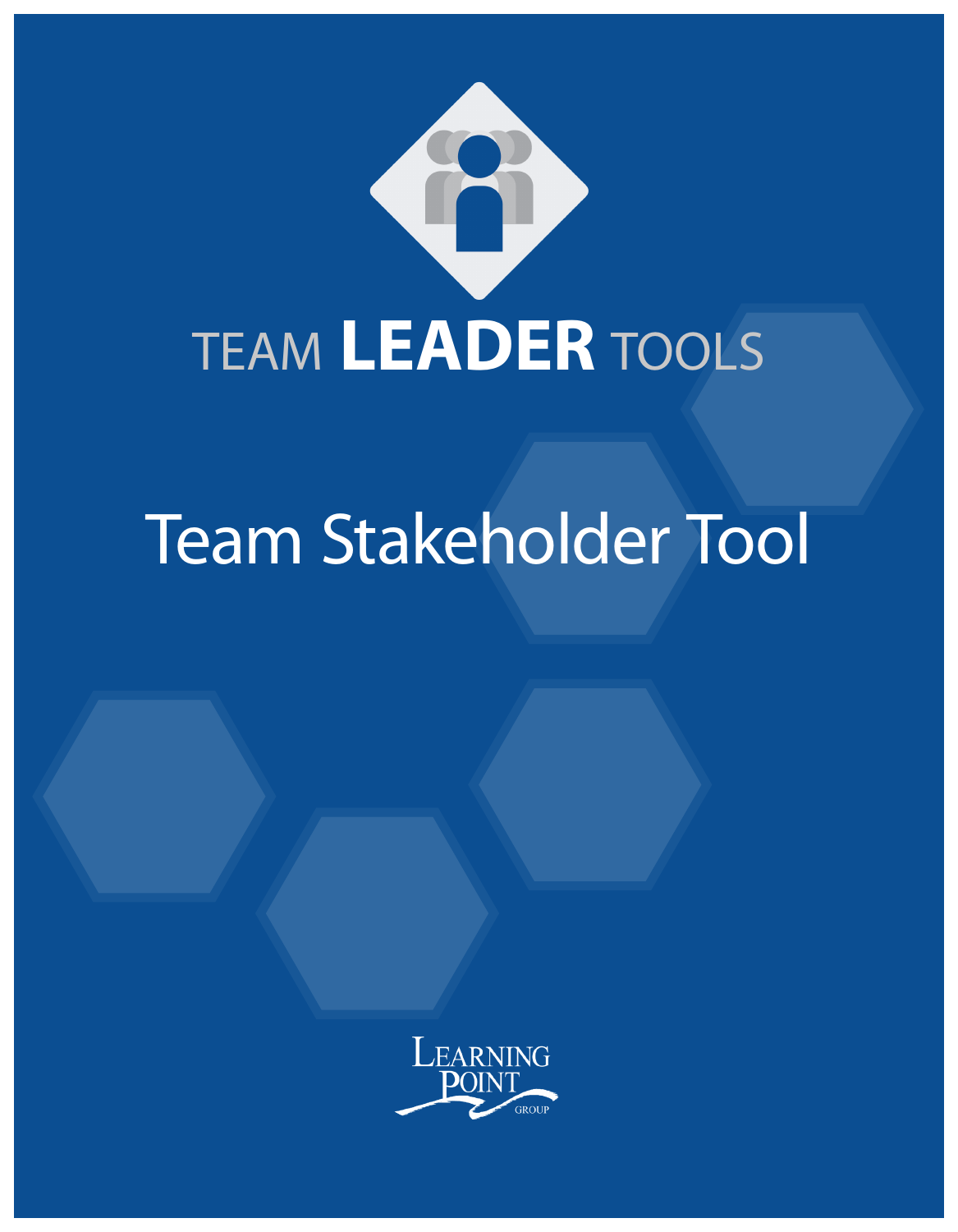### **Team Stakeholder Tool Overview**

#### **What and Why**

The Team Stakeholder Tool helps you identify key stakeholders and analyze their needs and expectations in relation to your team.

#### **How**

The following key actions can help your team discuss and develop team accountability.

- 1. Make a list of the team's key stakeholders. They are those who directly impact or are impacted by the team.
- 2. Determine the top priorities of each key stakeholder. Use SPEED, COST, and QUALITY as a guide.
- 3. Define the basic needs of each key stakeholder and describe the impact your team will have on those needs.
- 4. Define the type of relationship you will need to have with each key stakeholder.
- 5. Describe the disposition of each key stakeholder in relation to your team. Are they friend, foe, or neutral?
- 6. Describe how strong your relationship is with each key stakeholder (high, medium, or low).
- 7. List the key actions you must take as a team with each key stakeholder.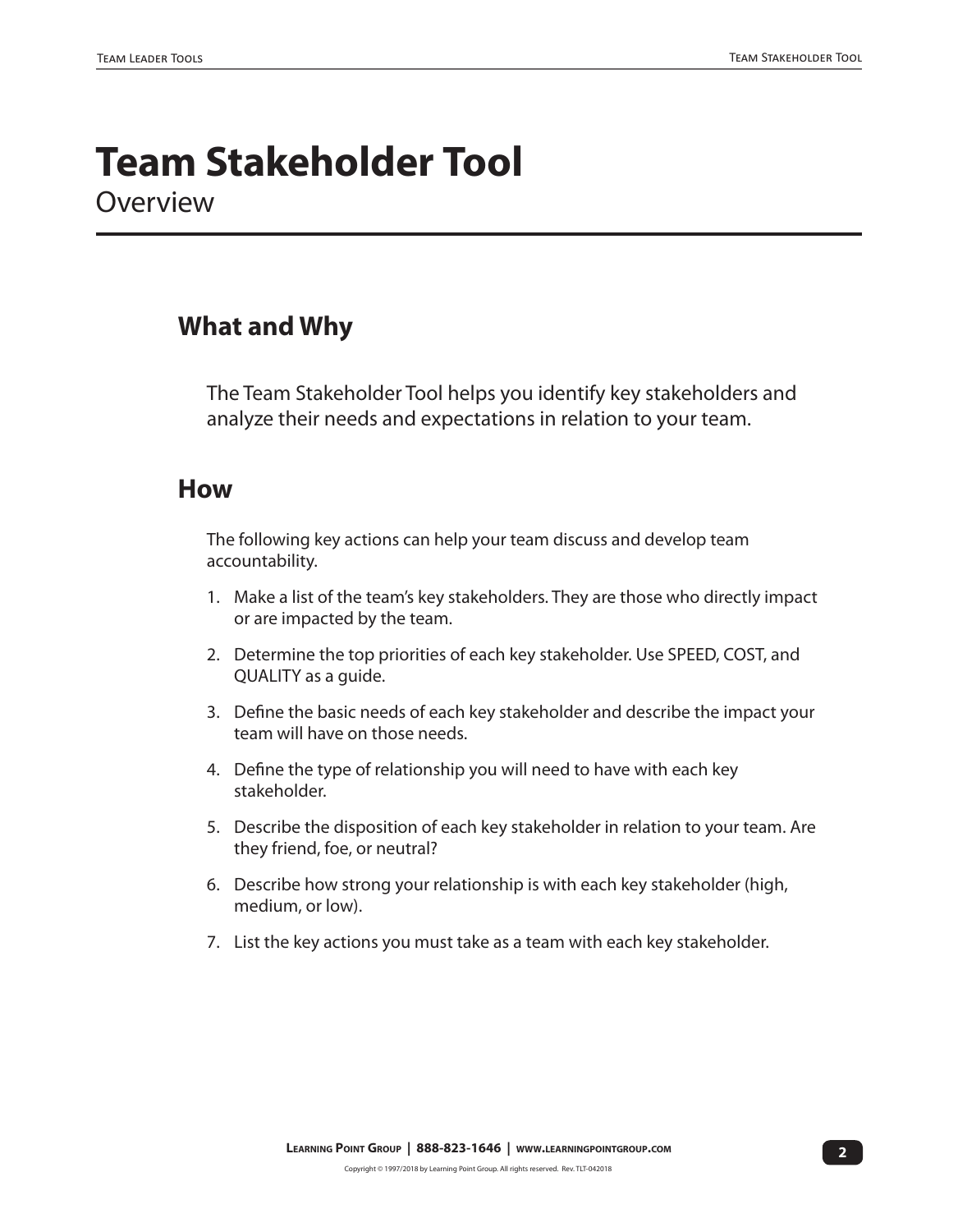

# **Team Stakeholders**

Identify Your Stakeholders

**A key stakeholder is anyone who will directly impact, or be impacted by the project.**

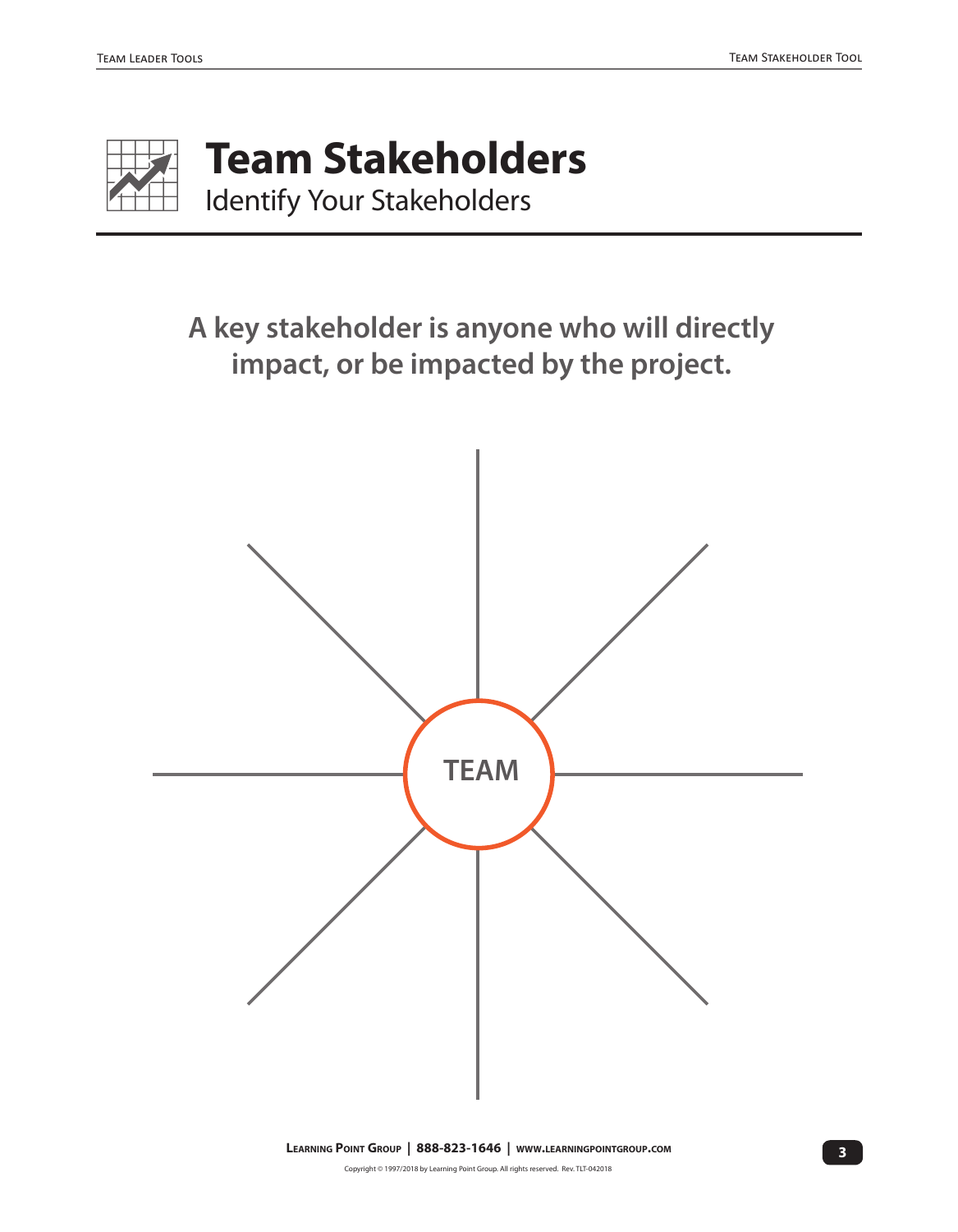

# **Team Stakeholder**

Discussion Template

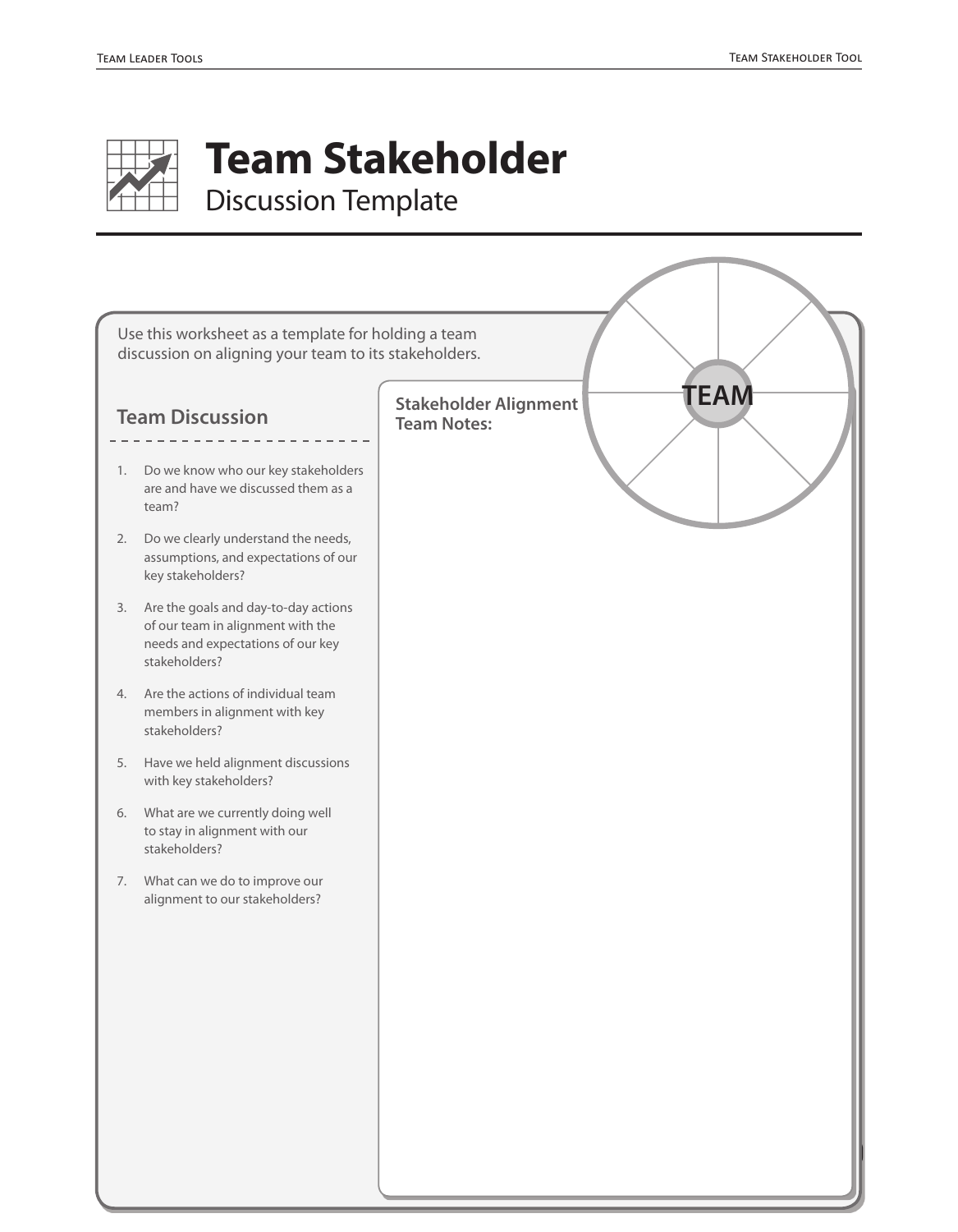

## **Team Stakeholder** Relationship Worksheet

Use this worksheet as a template to help you define and understand the relationship you have with a key associate.